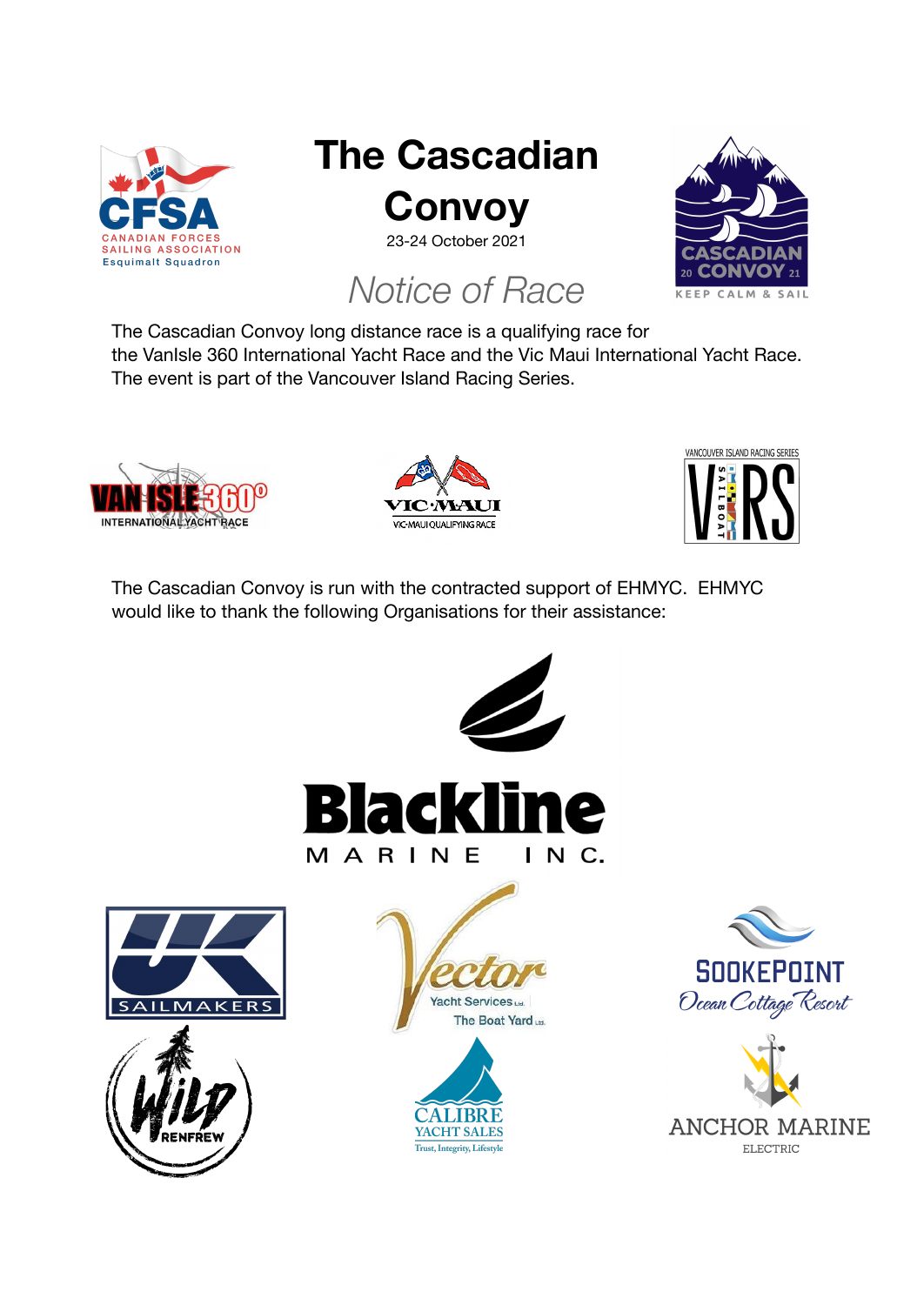The notation '[DP]' in a rule in the Sailing Instructions means that the penalty for a breach of that rule may, at the discretion of the Protest Committee, be less than disqualification.

# **1. Organising Authority**

The Cascadian Convoy 2021 (The Event) is organised by the Canadian Forces Sailing Association Esquimalt Squadron (CFSA).

# **2. Rules**

- 2.1. The Event will be governed by the rules as defined in The Racing Rules of Sailing 2021-2024 (RRS).
- 2.2. The Prescriptions of Sail Canada shall apply.
- 2.3. The Following Rules shall also apply:
	- 2.3.1. RRS rule 52, Manual Power, is amended to include: Boats entered in a Double-Handed division or declared to be sailing double-handed or single-handed in any race are allowed to use autopilot mechanisms to ensure safe boat handling, such as during sail changes and to avoid fatigue.
	- 2.3.2. Class rules for any Division sailing One-Design
	- 2.3.3. PHRF-BC handicap rules.
	- 2.3.4. All extant public health orders in the Province of BC.
	- 2.3.5. The Esquimalt Harbour Policies and Procedure.
	- 2.3.6. Boats shall be familiar with the Traffic Separation Scheme and have charts on board for the area where they will be racing, and be prepared to monitor the Vessel Traffic Services frequency in the area they are sailing. [DP]
	- 2.3.7. Between sunset and sunrise, Schedule 1 of the Canada Shipping Act: "International Regulations for Preventing Collisions at Sea, 1972 with Canadian Modifications" shall replace the rules of Part 2 of the RRS.
	- 2.3.8. Boats shall not impede or obstruct commercial or military traffic not registered as participants in the race. Any participant who receives 5 short blasts from a commercial or military vessel can be protested by the Race Committee. [DP]
	- 2.3.9. Between sunset and sunrise while on deck all crew shall wear life jackets having a light, whistle, marine grade retro-reflective material, crotch/thigh strap, and tether. [DP]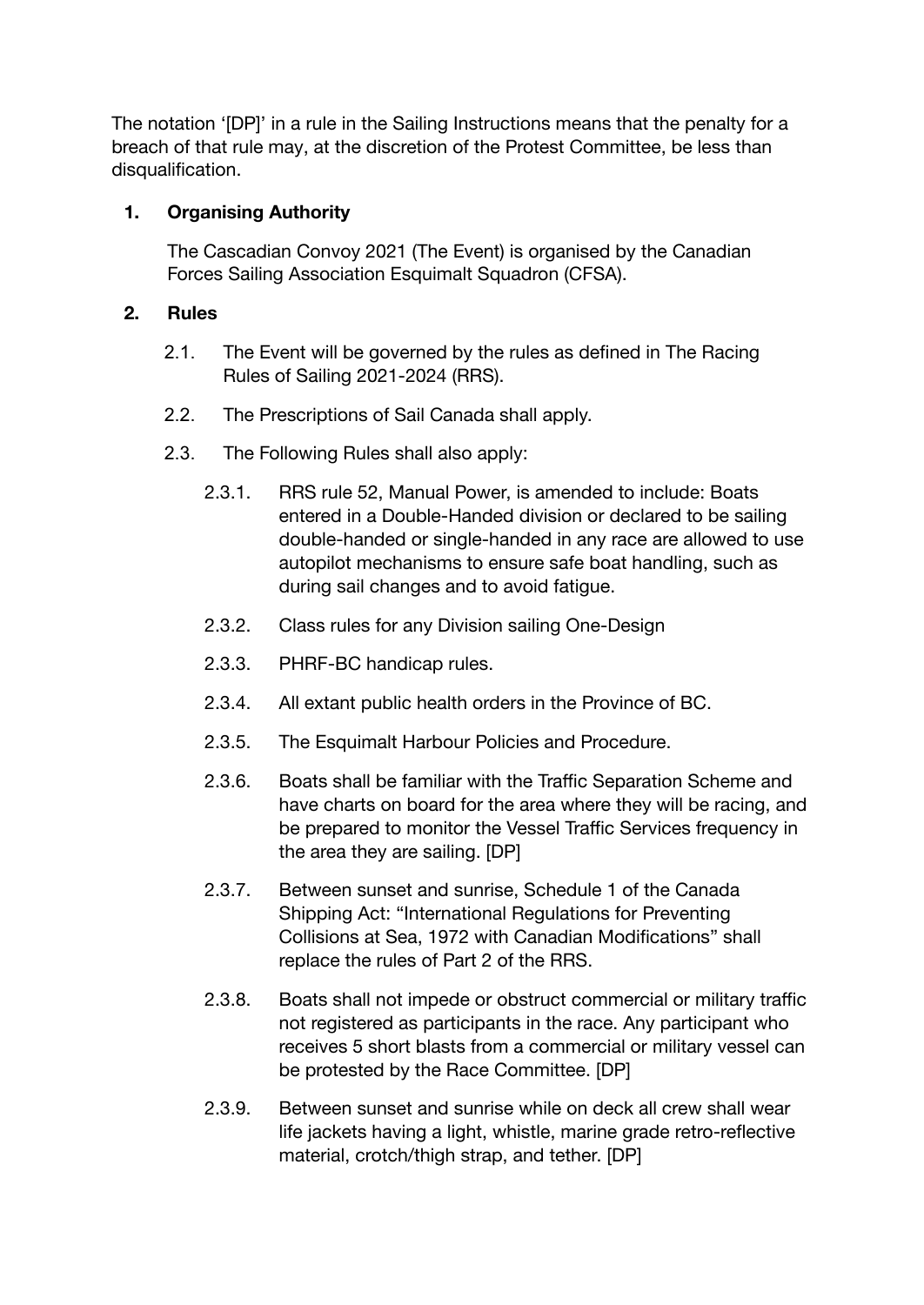- 2.3.10. For the Long and Medium Distance Courses: It is highly recommended that boats display their official sail numbers on both the port and starboard lifelines or hull while racing. Size of letters and numbers should be similar to that required in the RRS Appendix G1.2 for sail numbers.
- 2.3.11. Boats which intend to fly sails that display numbers other than the boat's official sail number shall report those numbers to the Race Committee by the close of registration detailed in Section 7 of this NOR. Failure to comply shall result in a time penalty of 15 minutes added to the corrected finish time of the competitor without a hearing. This changes RRS Rule 63.1 and A5.
- 2.4. Safety Equipment Requirements:
	- 2.4.1. Monohull boats racing in the short, medium, or long courses shall comply with the requirements in their respective race column in the "Monohull Safety Equipment Requirements" document attached to this notice.
	- 2.4.2. Multihull boats racing in the short, medium, or long courses shall comply with the requirements in their respective race column in the "Multihull Safety Equipment Requirements" document attached to this notice.
	- 2.4.3. Skippers will make an attestation in a Safety Checklist including an attestation as to the compliance of their boat with the provisions of Para 2.4 of this NOR.
	- 2.4.4. The Cruiser Class is encouraged to review the requirements of the short course and begin bringing their boat to a racing standard. Participants in the Cruiser Class are required to meet the requirements of their National Authority; in Canada this is outlined by Transport Canada's Safe Boating Guide.
- 2.5. Actions by event officials to implement COVID-19 guidance, protocols or legislation, even if they later prove to have been unnecessary, will not be grounds for redress. This changes RRS 62.1(a).2.6. This Notice of Race (NoR) may be modified by the Organising Authority.

# **3. Race Courses**

- 3.1. *The Long Distance Race:*
	- 3.1.1. 98 nm Long
	- 3.1.2. Esquimalt to Port Renfrew Fairway Buoy 'YK', to Esquimalt
- 3.2. *The Medium Distance Race:*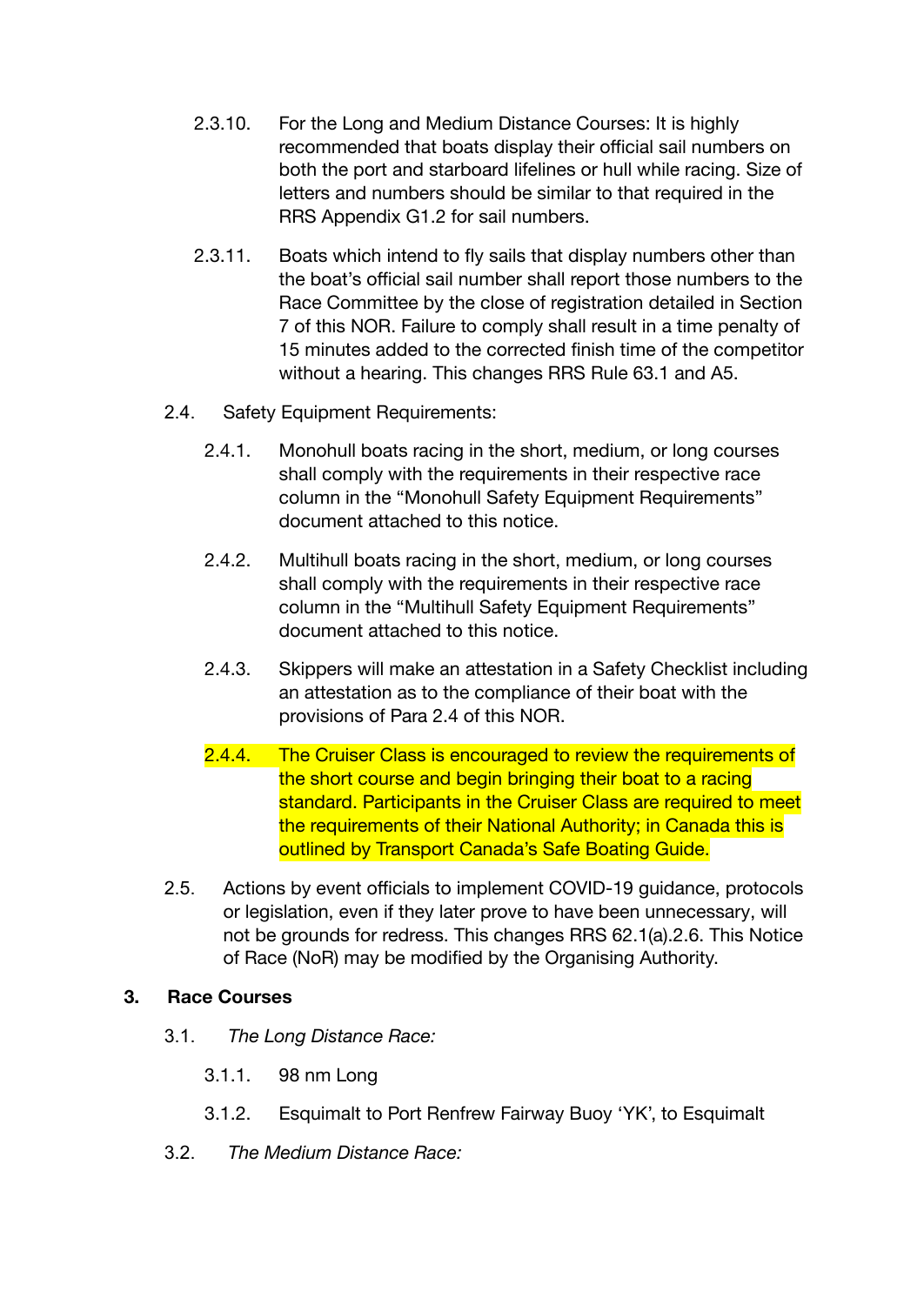- 3.2.1. 35 nm Long
- 3.2.2. Esquimalt to Secretary (Donaldson) Island, Brotchie Ledge, to **Esquimalt**
- *3.3. The Short Distance Race:*
	- 3.3.1. 13-20 nm
	- 3.3.2. Course to be announced on Race Day
- *3.4. The Cruiser Class Race*
	- 3.4.1. 13-20 nm
	- 3.4.2. Course to be announced on Race Day
- *3.5. The US Shadow Race*
	- 3.5.1. The Organising Authority reserves the right to run a US Shadow race based on extant COVID-19 situations.
	- 3.5.2. The Shadow Race will be equivalent in length and duration to the *Long Distance Race*, but will be run without an onsite Race Committee, and will be started based on time.

# **4. Advertising and Tracking**

- 4.1. The Organising Authority may require advertising to be displayed on board competitor's boats.
- 4.2. Flags may be required to be flown from the backstays of competitor's boats.
- 4.3. The Organising Authority will require each boat to participate in the tracking program Kwindoo.
	- 4.3.1. Boats are required to have a smartphone on board, with GPS, and a data connection that is dedicated to running the Kwindoo tracking App.
	- 4.3.2. Further details and instructions will be provided in the Sailing **Instructions**

# **5. Eligibility and Handicapping**

- 5.1. All yachts shall comply with Rule 75.(a) (member of a club or other organization affiliated to a World Sailing member National Authority).
- 5.2. The Event is open to keelboats and multihulls with a valid PHRF certificate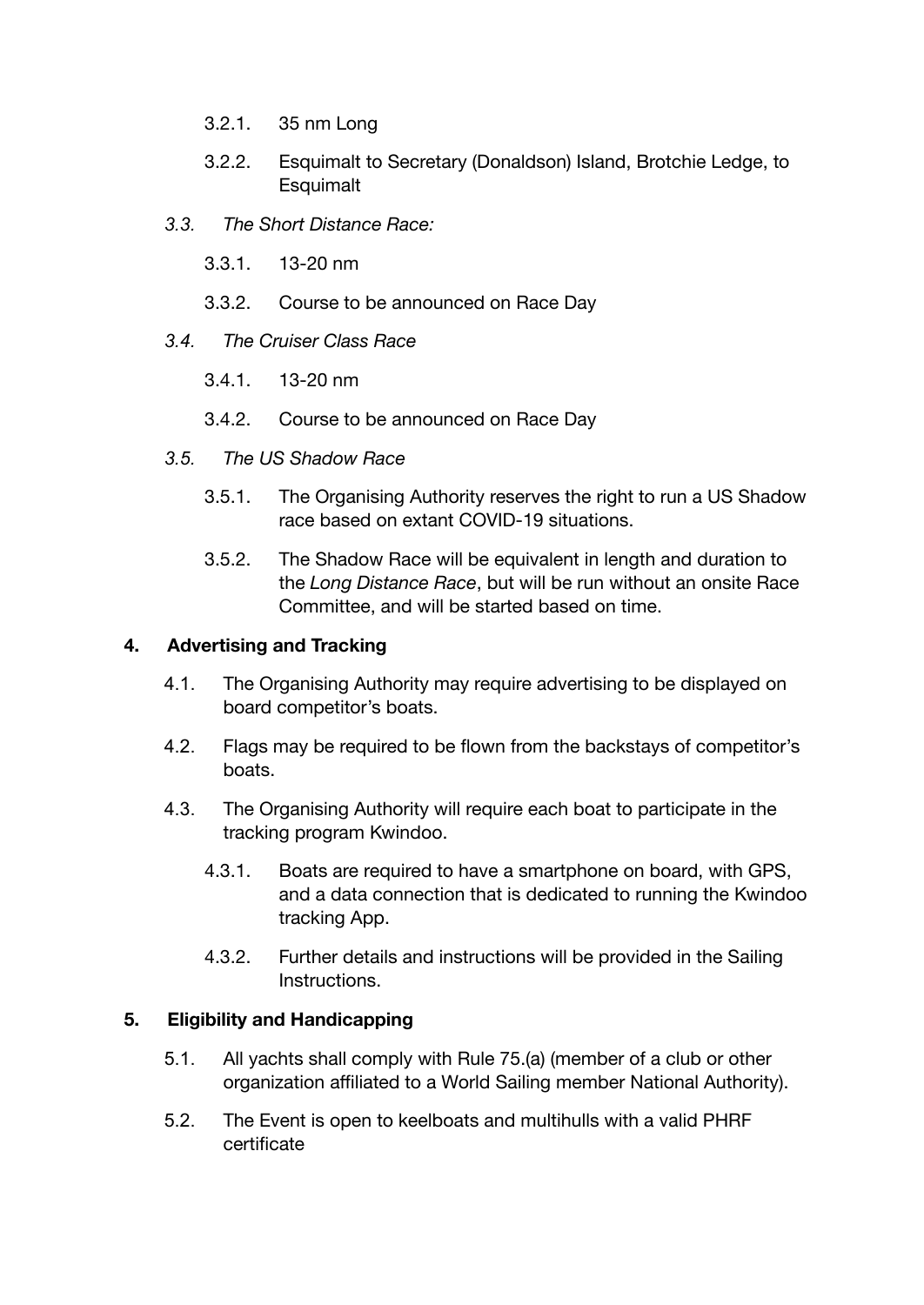- 5.2.1. Skippers must e-mail their PHRF certificate to the Organising Authority prior to check-in
- 5.3. The Event is open to One-Design classes if they are members in good standing of a One-Design keelboat class, if three or more boats are entered in a race.
- 5.4. The Event is open to multi-hull divisions, if three or more boats are entered in a race.
- 5.5. The Event is open to a Cruiser Class to provide casual competitive sailing for boats not fully race prepared but whose owners enjoy regattas. These are boats that do not normally race in club or other fleet racing. A current PHRF certificate will not be required.

#### **6. Registration / Fees / Refunds**

6.1. Competitors are to register on the race Clubspot site:

# <https://theclubspot.com/regatta/0aqEn06GEH>

- 6.2. Regular entry fees are CAD \$85 + GST and include one meal. Late entry fees (after the time specified in Section 7) are CAD \$100 + GST.
- 6.3. In the event of cancellation or participant withdrawal a refund of CAD \$45 and 50% of meals will be provided until the low rate refund policy comes into effect at the time specified in Section 7, after which a refund of CAD \$22.50 and 25% of meals will be provided.
- 6.4. If the US Shadow Race is run, the fee will be CAD\$12.00 + GST with a CAD\$15.00 +GST late entry fee.
- 6.5. Fees will be collected online on the registration site.

#### **7. Schedule**

# 7.1. **Tuesday , October 12**

Late registration opens, low refund rate is in effect.

#### 7.2. **Wednesday, October 20**

0001 ~ Registration is closed, and all crew members must be declared NLT 2300 ~ Divisions announced

# 7.3. **Friday, October 22**

1900 ~ The Organising Authority will host a hybrid Live (Clubhouse) & Webinar to discuss the race via Zoom Teleconferencing and present Newly created trophies, COVID permitting entertainment will be available timings TBD.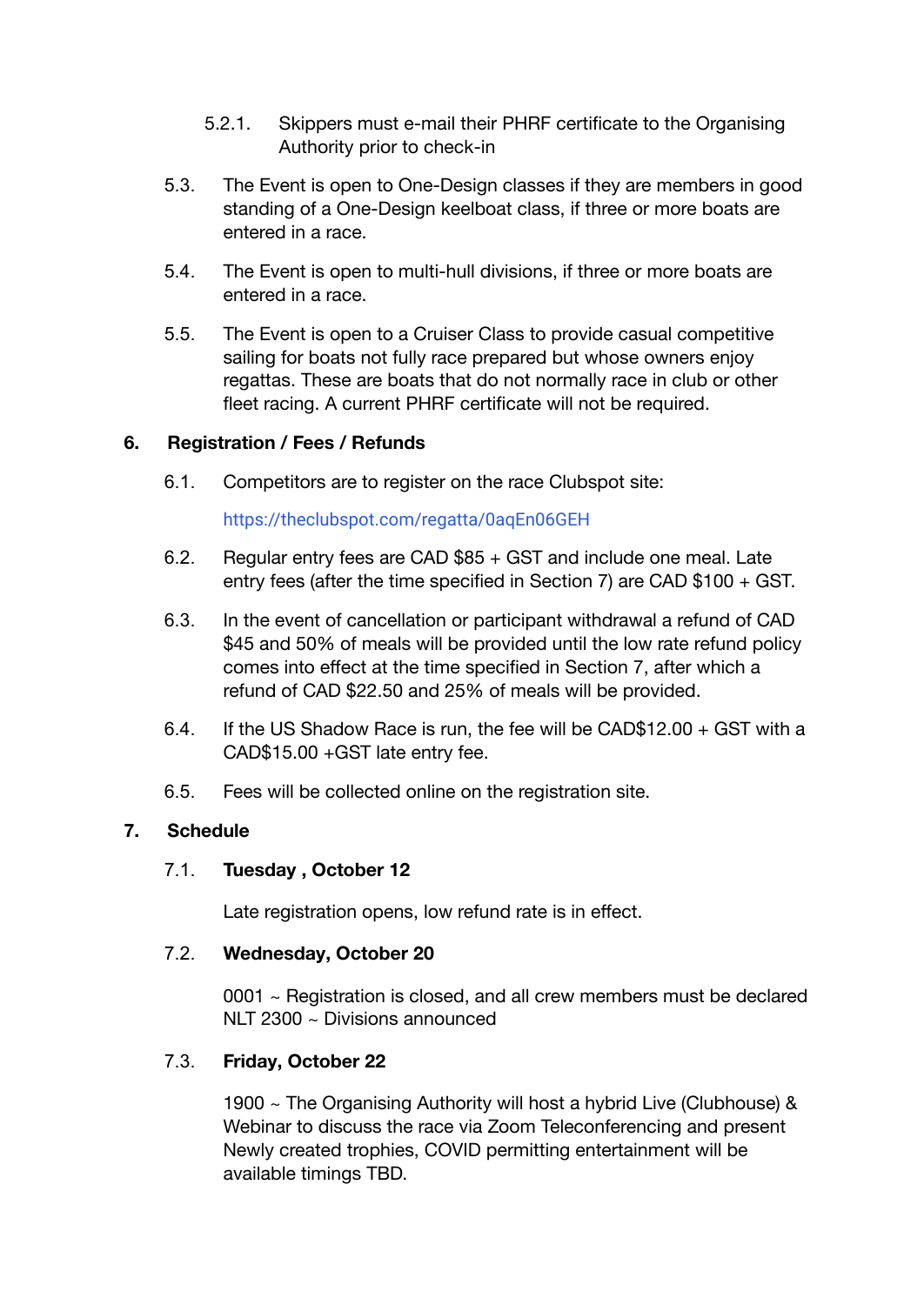# 7.4. **Saturday, October 23**

0830 ~ CFSA Clubhouse operations centre will be open and race packages will begin to be delivered to boats checking in to the harbour. Check-ins will be prioritised by race start and participants are encouraged to arrive as early as possible to facilitate check-in 0920 ~ All Long Distance race participants must be in Esquimalt harbour

0930 ~ All Medium Distance race participants must be in Esquimalt harbour

0940 ~ All Short Distance race participants must be in Esquimalt harbour

 $0950 \sim$  All Cruising Class race participants must be in Esquimalt harbour

1000 ~ Check in complete

1030 ~ Long Distance Race Start \*

- 1040 ~ Medium Race Start
- 1050 ~ Short Course Race Start
- 1100 ~ Cruising Class Start
- 1900 ~ Time Limit for the Short Race and Cruising Class

# 7.5. **Sunday, October 24**

0400 ~ Time Limit for the Medium Course

#### 7.6. **Monday, October 25**

0000 ~ Time Limit for the Long Course

#### **8. Inspection**

All boats may be subject to random equipment inspection and verification prior to the race and immediately following the race.

#### **9. Sailing Instruction & Official Noticeboard**

- 9.1. Sailing Instructions will be available on the ClubSpot Website: <https://theclubspot.com/regatta/sWofvHkme9> at the time specified in the schedule.
- 9.2. The ClubSpot website will be used as the Official Noticeboard, and any amendments to this NOR and the Sailing Instructions will be posted there.

#### **10. Scoring**

10.1. For PHRF Divisions: Time on Distance scoring will be used.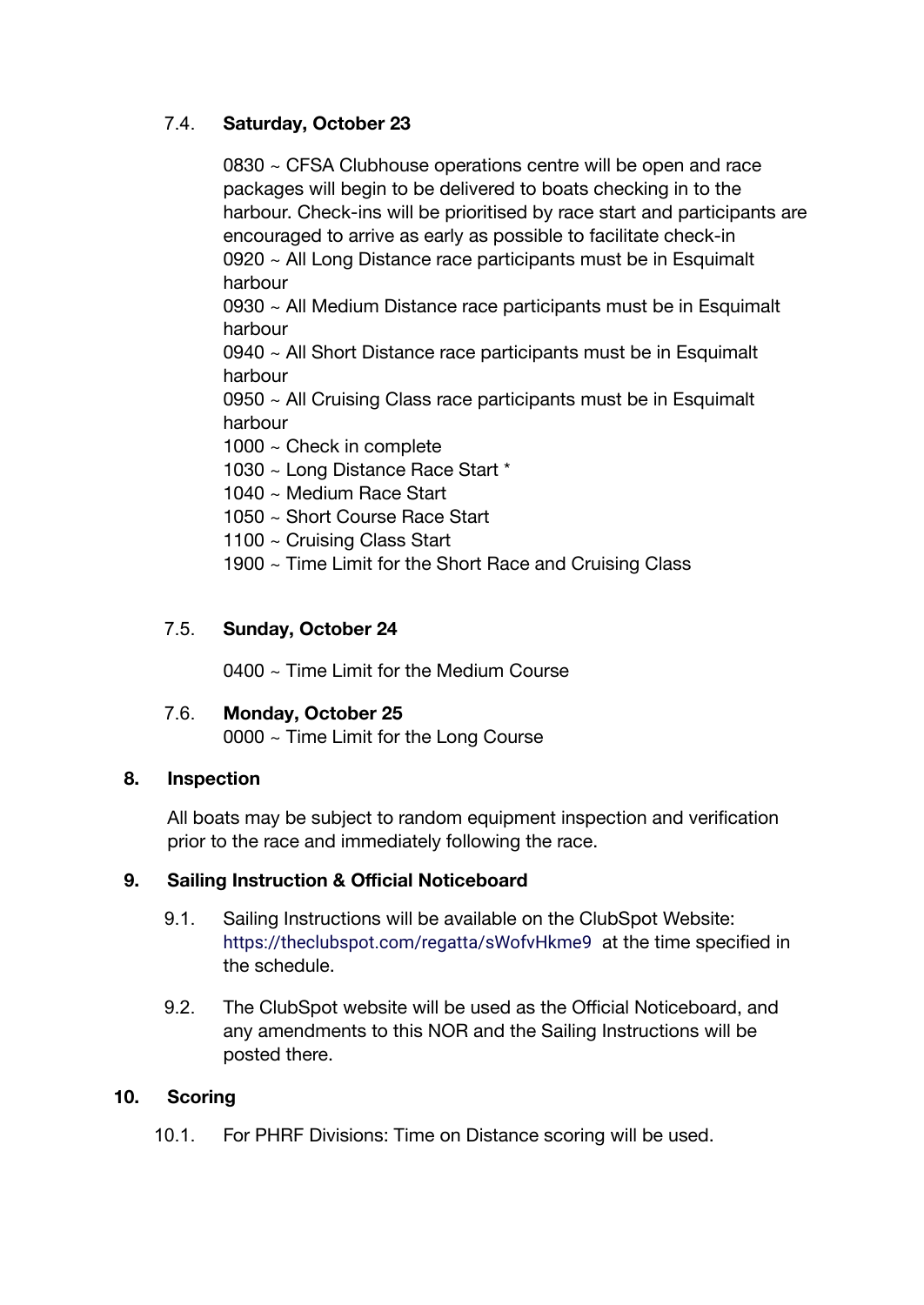- 10.2. For One-Design Classes: order of finish will be used, but Time on Distance will also be calculated.
- 10.3. Divisions will be determined solely by brackets of PHRF ratings and will be announced as soon as possible, based on registration, but no later than the time specified under Section 7.
- 10.4. There will be no more than three divisions per race.

#### **11. Support Boats**

- 11.1. Support boats may be utilised until the warning signal of the racing vessel, and must at all times remain clear of the starting area.
- 11.2. Support boats may be moored at CFSA with prior arrangement with the Organising Authority.

#### **12. Venue**

The racing venue will be based out of the Canadian Forces Sailing Association, 1001 Maplebank Rd.

#### **13. Berthing**

Moorage will not be provided by the Organising Authority in an effort to reduce congregations of people. The Organising Authority will try to arrange discounted moorage in Victoria Harbour, but participants are ultimately responsible for their own moorage and ensuring that they comply with all public health orders prior to their check-in. Anchorage is available in Esquimalt harbour if registered with Queen's Harbour Master.

#### **14. Safety at Sea**

- **14.1.** *Recommendation*: Safety at Sea courses have not been run since 2019. It is strongly advised that: No fewer than two members of the crew, unless racing single handed, including the person in charge, should have attended a one-day or two-day Safety at Sea Seminar within the last 6 years, or other courses as accepted by their National Authority.
- **14.2.** *Requirement*: The skipper must have completed at least one person overboard drill with at least 50% of the racing crew in each of the following conditions: 1. Daytime with an unconscious victim. 2. Running downwind with the largest downwind sail the vessel is intending to fly, and 3. For the Medium and Long Courses a third drill at night. *These practices are to be recorded in the ship's log and be available for inspection and shall be attested to in the Safety Equipment Checklist that will accompany all check-ins on the day of the race.*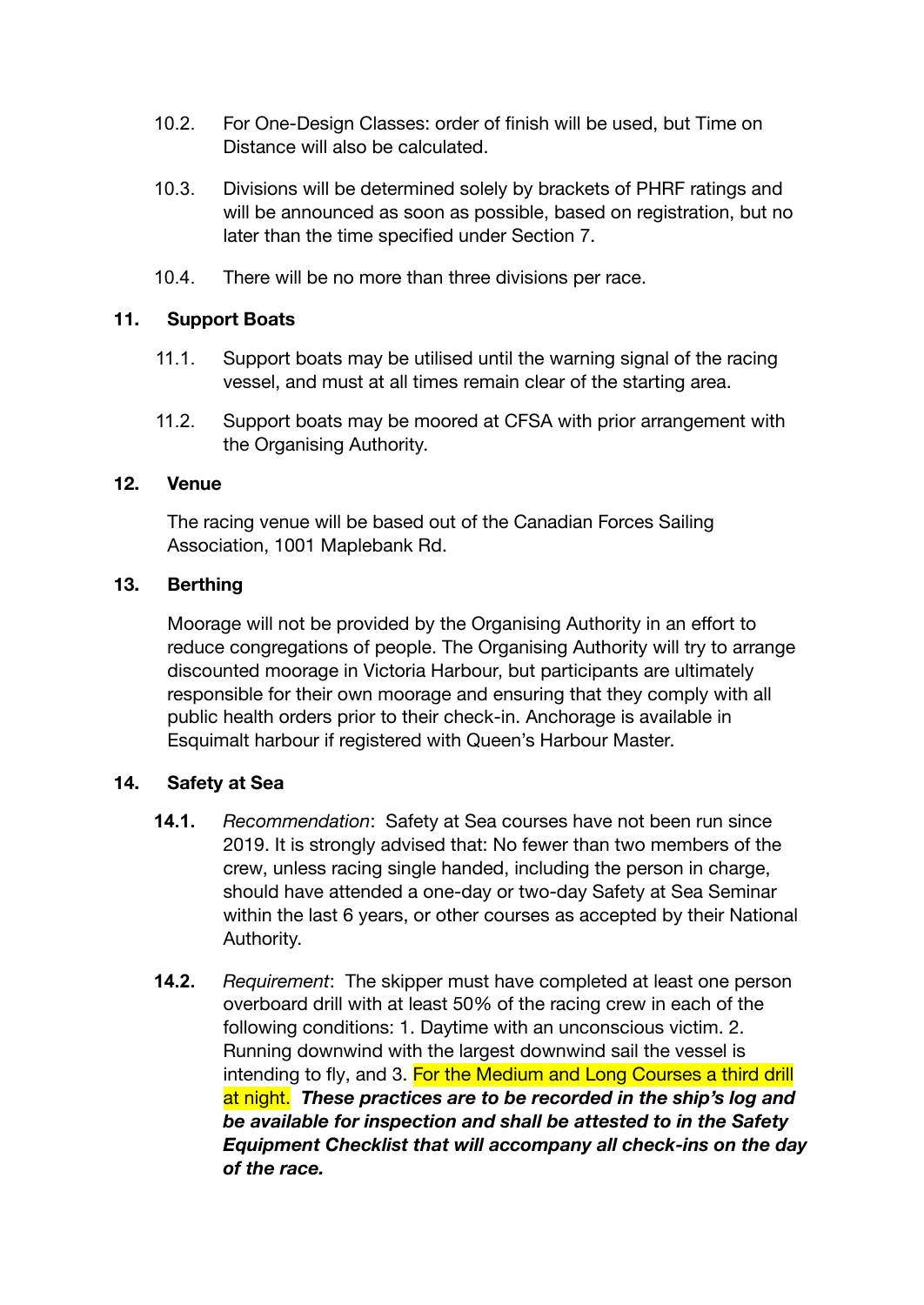# **15. Media Rights**

The Organising Authority retains all media rights to this event, unless otherwise delegated.

#### **16. Communications and Drones**

- 16.1. The Race Committee working channel will be VHF Channel 09. Competitors are encouraged to monitor the starting sequence.
- 16.2. Check in procedures will take place on VHF Channel 08
- 16.3. With the exception of the preceding instructions, and in the case of safety or reporting the reporting requirements of the race, boats shall not make voice or data transmissions and shall not receive voice or data communication that is not available to all boats. [DP]
- 16.4. Drones are not to be flown in Esquimalt Harbour
- 16.5. Drones are not to be flown by competitors or support persons.

# **17. Prizes**

- 17.1. Prizes will be awarded for 1st, 2nd and 3rd place in each division.
- 17.2. An overall trophy may be awarded for the top overall boat per race.
- 17.3. The Interclub Challenge Trophy is awarded to the best club two-boat aggregate score. In the event of a tie another boat will be added to the calculation of aggregate scores, until the tie is broken or the club with the most boats wins.
- 17.4. If boats finish a course, but some boats only round the long distance mark, the organising authority may choose to score and/or award the 'rounded but not finished' boats after the 'finished' boats. This will be explained further in the Sailing Instructions.

# **18. Disclaimer of Liability**

Competitors participate in the regatta entirely at their own risk. See RRS 3, Decision to Race. The Organising Authority will not accept any liability for material damage or personal injury or death sustained in conjunction with or prior to, during, or after the regatta. Participants will be required to sign a waiver at check in, in order to participate.

#### **19. Insurance**

Each participating boat shall have third party liability insurance covering property damage, personal injury and death in an amount not less than